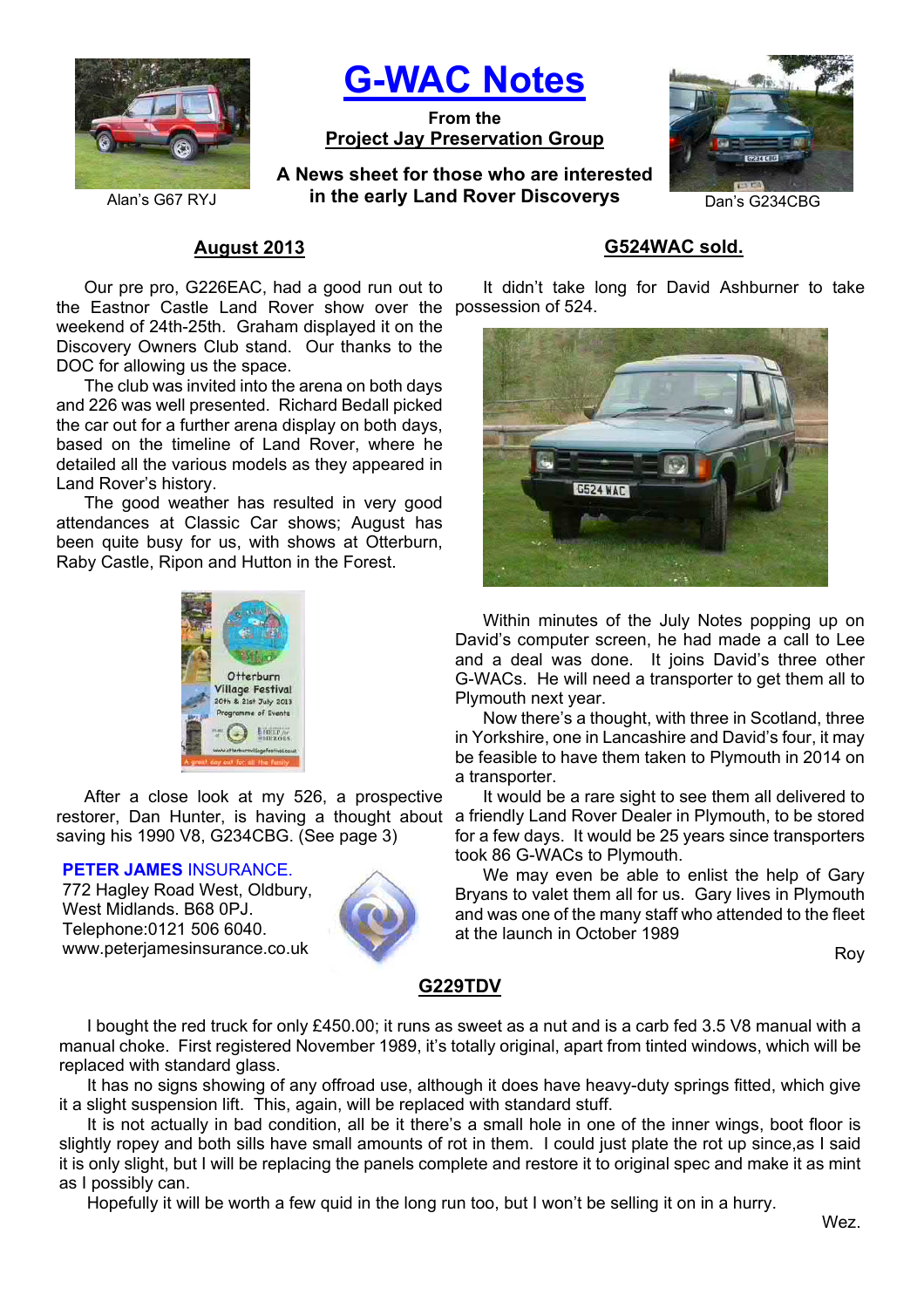# **The 24th Birthday Weekend. Plymouth 11th-13th October 2013.**

The Birthday Weekend is open to any owner/driver of a Land Rover Discovery or any other Land Rover old or new. The reason? The joining together of like minded people, people with a passion for their Discovery/Landy. It's a chance to celebrate and re create the launch of the Discovery, which took place in and around the Plymouth area back in October 1989, whilst raising some money for a couple of Charities too. And the best bit is that, with the exception of food, fuel and accommodation, the weekend is FREE.

### **Friday 11th October 2013**

Optional scenic drive meeting up at the Butchers Arms, St. Ive at approx 1000, we will then drive non damaging lanes over Bodmin moor and across to the North Cornwall Coast getting to Bude at approx 1600. We will also do a green laning run; this is for drivers who don't mind getting a few scratches. Meeting at The Butchers Arms, St Ive, at approx 1000. On completion of the green laning you have the option of joining us on a drive down into Looe for something to eat.

#### **Saturday 12th October 2013**

It's competition time. We have decided that as part of the celebration on the Hoe we will run a fun competition. There will be certificates and maybe a small prize for those judged to be the best in the ten categories.

The categories are

1. Travelled furthest for the weekend (if you would like to enter this competition please put the distance on the registration form)

- 2. Best / most modifications
- 3. Muddiest
- 4. Best D1 89-94 (200 Tdi shape)
- 5. Best D1 94-98 (300 Tdi shape)
- 6. Best D2
- 7. Best D3/4
- 8. Best special edition
- 9. Biggest lift kit
- 10. Best runt (any non Discovery Land Rover)

We will gather on Plymouth Hoe on Saturday 12th October from 1000 until 1300. Yes; free parking in a big city! This gives everyone a chance to register, catch up with old friends; and then pop down into the City of Plymouth, which is a 10 to 15 minute walk. Once here you can grab a late breakfast or a big hearty lunch. Plymouth, like any big city has an abundance of fast food outlets, good restaurants and a Pannier Market. Another area to visit is the Barbican. This is the old fishing port of the city, home to the aquarium, gift shops and even more eating houses; this again is a 10 to 15 minute walk. The Hoe must be clear of all vehicles by approx 1315.

 After leaving the Hoe, we travel via the Torpoint Ferry. We will drive to Mt Edgcumbe, and will stop along the way to let people catch up and to take photo's etc. On arrival at Mt. Edgcumbe, their smaller Tea Shop will be open for refreshments. At approx 1530 we will commence a driving tour of Mt. Egdcumbe grounds and the Deer Park, which is not normally open to the public. This involves light, non-damaging off road driving.

The Evening Social and Charity Raffle is taking place at the Windy Ridge Eating House, Trerulefoot, Saltash, PL12 5BJ. Doors will open at approx 1900. The Evening Meal will be a Carvery and the prices are to be confirmed. Please advise me of additional food requirements before the weekend i.e. Vegetarians etc.

The nearest accommodation to this evening event is the Travelodge in Saltash and or the Liskeard Tavern, Premier Inn, both about five miles away.

### **Sunday 13th October 2013**

0930 we will meet at the Car Park of the TESCO Store, Lee Mill. From here we will head straight down to the Steam Railway at Buckfastleigh. This should give people plenty of time to look around the Station, catching the train and spending some time at Totnes. For those who do not wish to take the train to Totnes, there is an otter and butterfly sanctuary adjacent to the station.

At approx 1400 we will commence the drive across Dartmoor to the Two Bridges Hotel, reaching here at 1500. Time for a Pint or a Cream Tea and to say our fond farewells.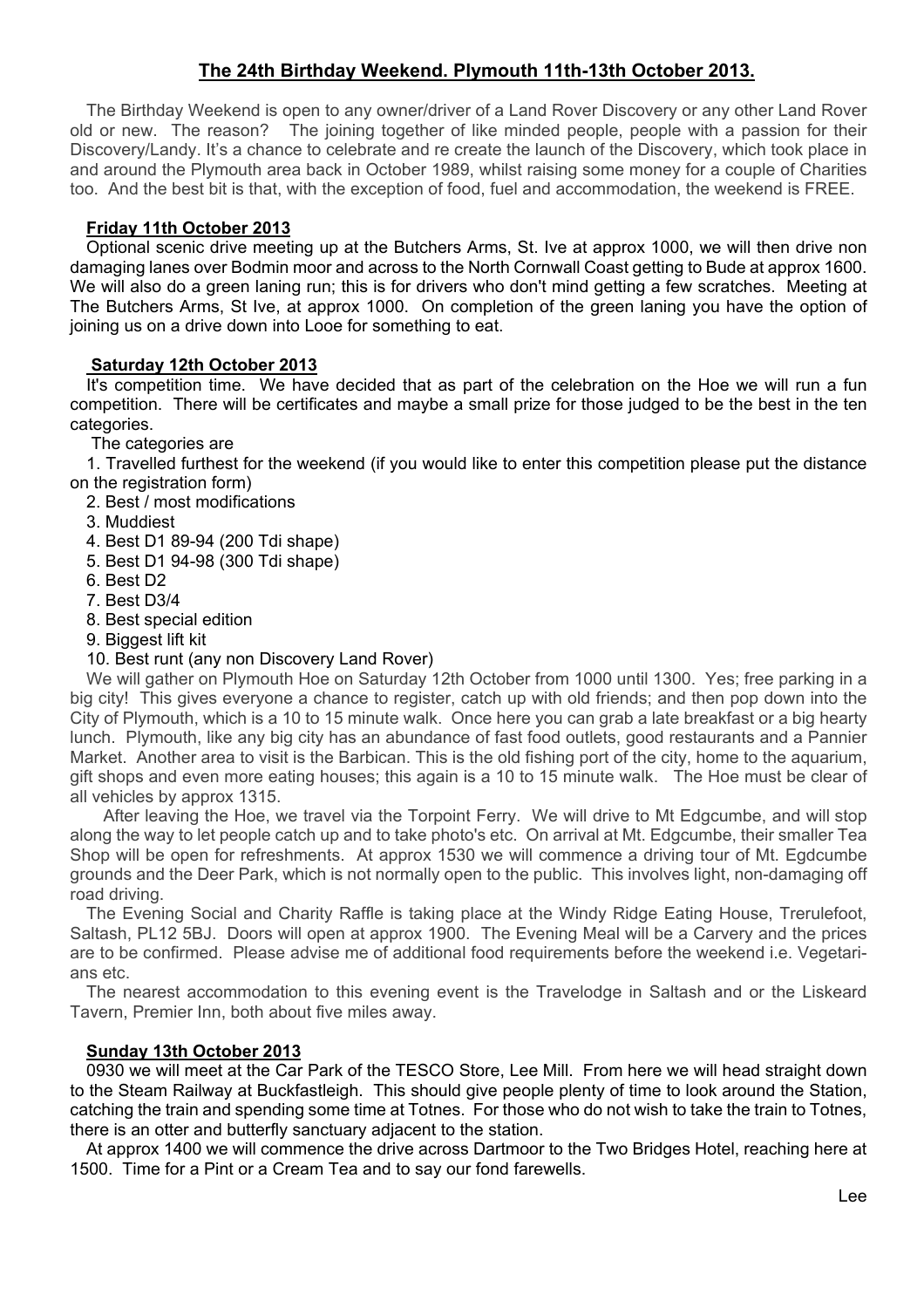# **Details of Land Rover Shows and other events in 2013.**

### **September**

Saturday 7th & Sunday 8th. LRO Peterborough, East of England Showground, Peterborough.

**October** 

Sunday. Sunday 6th. Condon to Brighton Land Rover Run. Saturday 12th & Sunday 13th. Discovery 24th Birthday Party, Plymouth Hoe and surrounding area, Plymouth, Devon Sunday 27th National Restoration Show. Stoneleigh Park, Warwickshire.

Graham

# **To scrap or not to scrap, that is the question? G234CBG**

First registered 09.02.90, a V8 in Marseilles blue, I bought it for the gas conversion and a few other things that I needed for my D1.



Having met Roy Preston at the Otterburn Village Festival, along with members of the Northumbria Section of the Discovery Owners Club, I had a good look round his very tidy G-WAC.

He persuaded me to have a rethink about scrapping my purchase, and if I had the time to give it some TLC, it could be made into a very tidy car. There will not be many G registered Discoverys about in a few years time.

I bought it from Robin Jeffery. He owned G410 WAC at the time, and had bought 234 as a donor car for some bits and pieces that he needed for 410. Robin has since sold 410 to Corin Messenger, and Corin is doing some restoration work on it.

234 does need some work to get it to the condition of Roy's G-WAC. Sills, inner front wings, the usual rusty bits. Apart from a

dented bonnet, the bodywork is very good, no corrosion at the door bottoms or the lower edges of the wings, and has only 79518 miles on the clock.

If I decide to sell, I would like to sell it as a project so that it is not scrapped, but who knows, I may just keep it and tidy it up.

### **G-WAC Notes on websites**

**xxxxxxxxxxxxxxxxxxxxxxxxxxxxxxxxxxxxxxxxxxxxxxxxxxxxxxxxxxxxxxxxxxxxxxxxxxxxxxxxxxxxxxxxxxxxx Home of the Project Jay Preservation Group**

> More articles on Graham's website, **www.g-wacdiscoverys.net email4graham@tiscali.co.uk.**

#### **xxxxxxxxxxxxxxxxxxxxxxxxxxxxxxxxxxxxxxxxxxxxxxxxxxxxxxxxxxxxxxxxxxxxxxxxxxxxxxxxxxxxxxxxxxxxx**

Brian Radford, of Northmead 4x4, is keeping up-to-date with a copy of the Notes on his website. All the back issues from the start in May 2007 are there.

He also has another website to advertise Classic Rallies and shows.

**www.northmead4x4.co.uk/gwac\_discoverys.htm**

**www.classicrallies.co.uk/index.htm**

Northmead Online www.northmead.co.uk



Compiled by Roy Preston. If anyone would like to contribute an article for these notes, or receive a copy, please email me at roy@g-wac.com or post your address to B R Preston, "Scawdel", Wormald Green, Harrogate, North Yorkshire, HG3 3PU. Phone 01765 677124. Mobile 07876 473714

Issue 73 August 2013